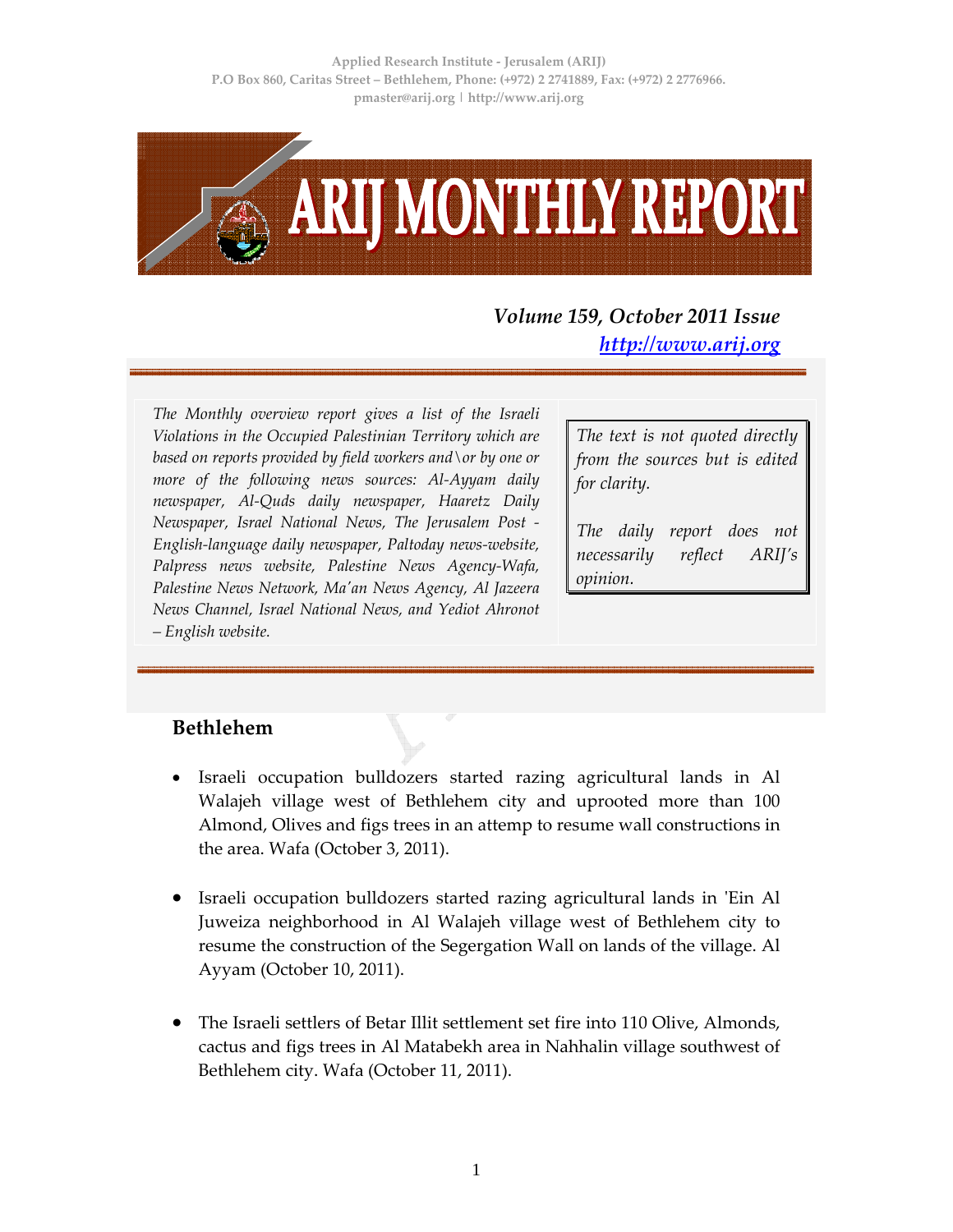- The Israeli Occupation bulldozers demolished an agricultural room built on a land owned by Eli Edmon Shihada located close to Har Gilo settlement. Maannews (October 11, 2011)**.**
- The Municipality of Bethlehem received a new military signed by the Iraeli Minister of Finance to conficate 20 dunums of lands to improve "Gilo" 300ʺ crossing, in a section of the route of the segregation wall (around Jerusalem), which aims to thwart and hinder and prevent the infiltration of "subversive" activities through the prevention and delay of the unobserved entry of the Palestinians from the West Bank into Israel in general and to Jerusalem city, in particular. ARIJ (October 11, 2011).
- The Municipality of Beit Jala city north of Bethlehem city received two new military orders for rerouting the Segregation Wall section which stretches through the city's lands. The first Military Order holding number (11/08/T), issued by the Israeli Ministry of Defense on September 22, 2011, and signed by Abi Mezrahi the chief of the Israeli Occupation Army in the West bank. According to the military order 37.3 dunums had been confiscated from Beit Jala city's lands for military purposes, mainly to build the Segregation Wall section. The second military order holding number 6121/04/T, issued by the Israeli Military of Defense on September 22,2011 and signed by the Director of the ministry since the lands located inside the Illegal Israeli unilateral boundaries of the city of Jerusalem, where 15.2 dunums to be confiscated from Beit Jala lands for building the Segregation Wall. According to the military orders, the owners of the targeted lands have 64 days period, starting from the date of signing the confiscation orders, for submitting objections against the ministry of defense. ARIJ (October 13, 2011).

## **Hebron**

- Armed Israeli settlers Of Shimʹa settlement seized 150 sheep from shepherds south of Hebron belonging to Faris Samamrah. They took the sheep to Shima settlement after assaulting several shepherds and threatening to shoot them if they returned to the area. Meanwhile, other settlers of the same settlement chopped down 10 olive trees belonging to Mousa Samamrah. Maannews (October 1, 2011).
- Israeli Occupation forces erected a number of military checkpoints in Hebron Governorate; the first was erected in Dura town, in Al Alqa area; a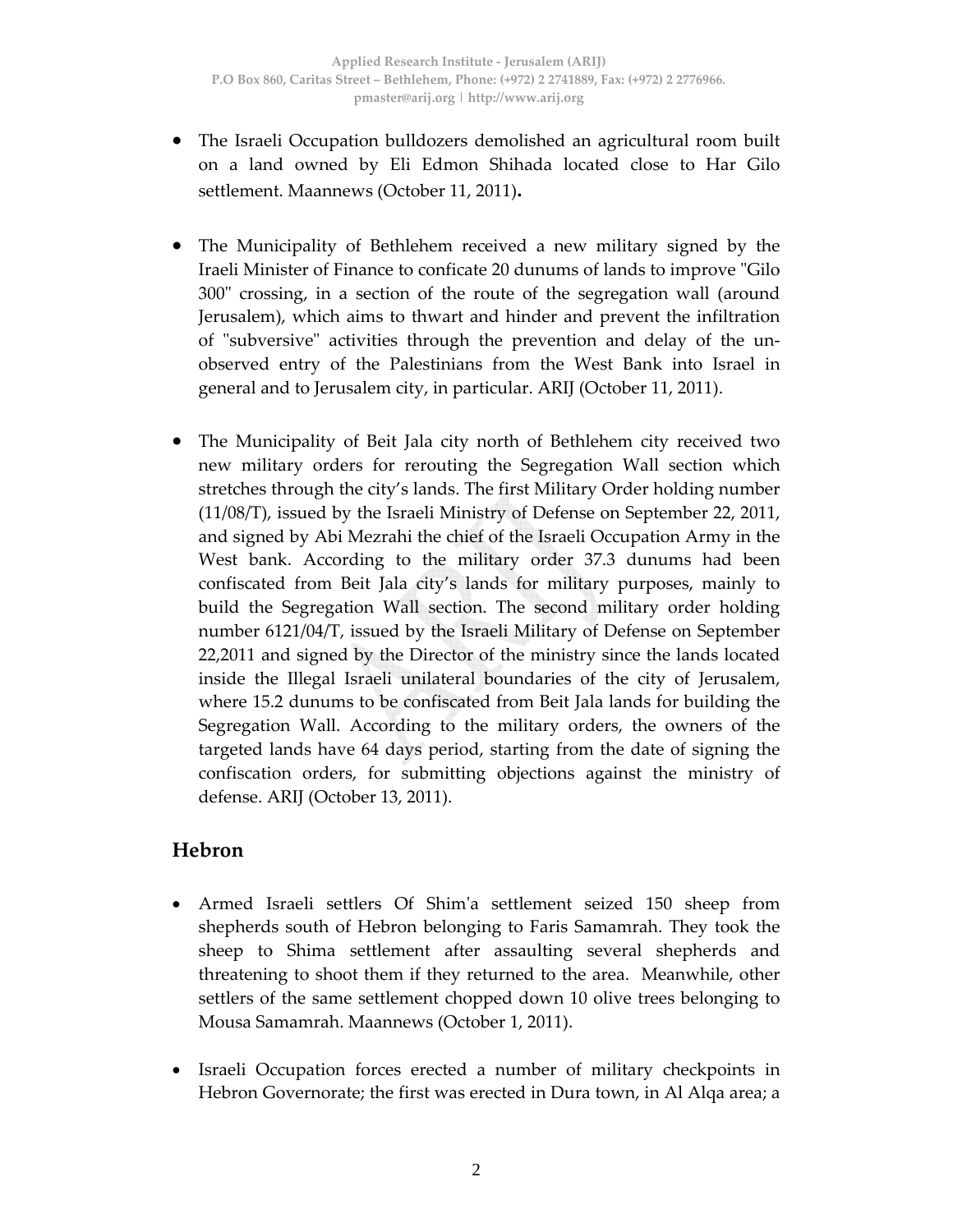second checkpoint was erected at An Nabi Younis entrance east of Halhul town, and at Duma triangle in Ad Dhahriya town and Wadi Al Joz west of Bani Na'im town. The IOF stopped palestinian cars and checked their ID cars. Wafa (October 2, 2011).

- Israeli Occupation bulldozers demolished four agricultural rooms owned by Yousif Muhammad Al Atrash, Mahmoud Rashid Al Akel and Raed Al ʹAkel. The IO bulldozers also demolished a 2500 square meters cattle raising barracks owned by resident Yousif Al Atrash in addition to a water well with a capacity of 150 cubic meters owned by the Islamic Charity society. Moreover, the bulldozers razed 120 dunums of lands and uprooted 200 Olive trees in addition to 1000 Grapes and Almonds seedlings, demolished retaining walls and confiscated electric generators in Tuwas area in Beit Ula town northwest of Hebron city. Wafa (October 4, 2011).
- The Israeli Occupation bulldozers demolished the 140 square meters under‐construction house and a water well of Omar Ahmad Hasan Barham from Beit Kahel village northwest of Hebron city. Wafa (October 5, 2011).
- Israeli Occupation bulldozers razed 15 dunums of lands and uprooted 250 Olive and almonds trees in Um Al Khanazeer area in Beit Ula village northwest of Hebron city. The razed lands are owned by Khaled Mahmoud Al 'Adam. The IO bulldozers also demolished retaining walls and barbed wires erected in an area close to the Israeli Segregation Wall. **PNN** (October 6, 2011).
- Israeli occupation forces staged into Beit ʹAwwa village and raided a number of Palestinian houses in the village, of which, the house of ʹAwad Salah As Suweiti was known. The IOF also staged into Idhna town and raided the house of Waddah Muhammad Abu Jheisha and messed up with its contents. Moreover, the IOF erected two military checkpoints, one in Sa'ir village in An Nabi Younis area and the other at Halhul bridge, at Hebron's city northern entrance. Al Ayyam (October 6, 2011).
- The Israeli occupation forces hindered Idhna Municipality west of Hebron city from resuming the construction of an agricultural road east of the town under the pretext of lacking building permit. The 1.5 kilometers road, if constructed, will facilitate the access of Palestinian farmers to their lands in Khallet Younis area in Idhna town. Al Ayyam (October 10, 2011).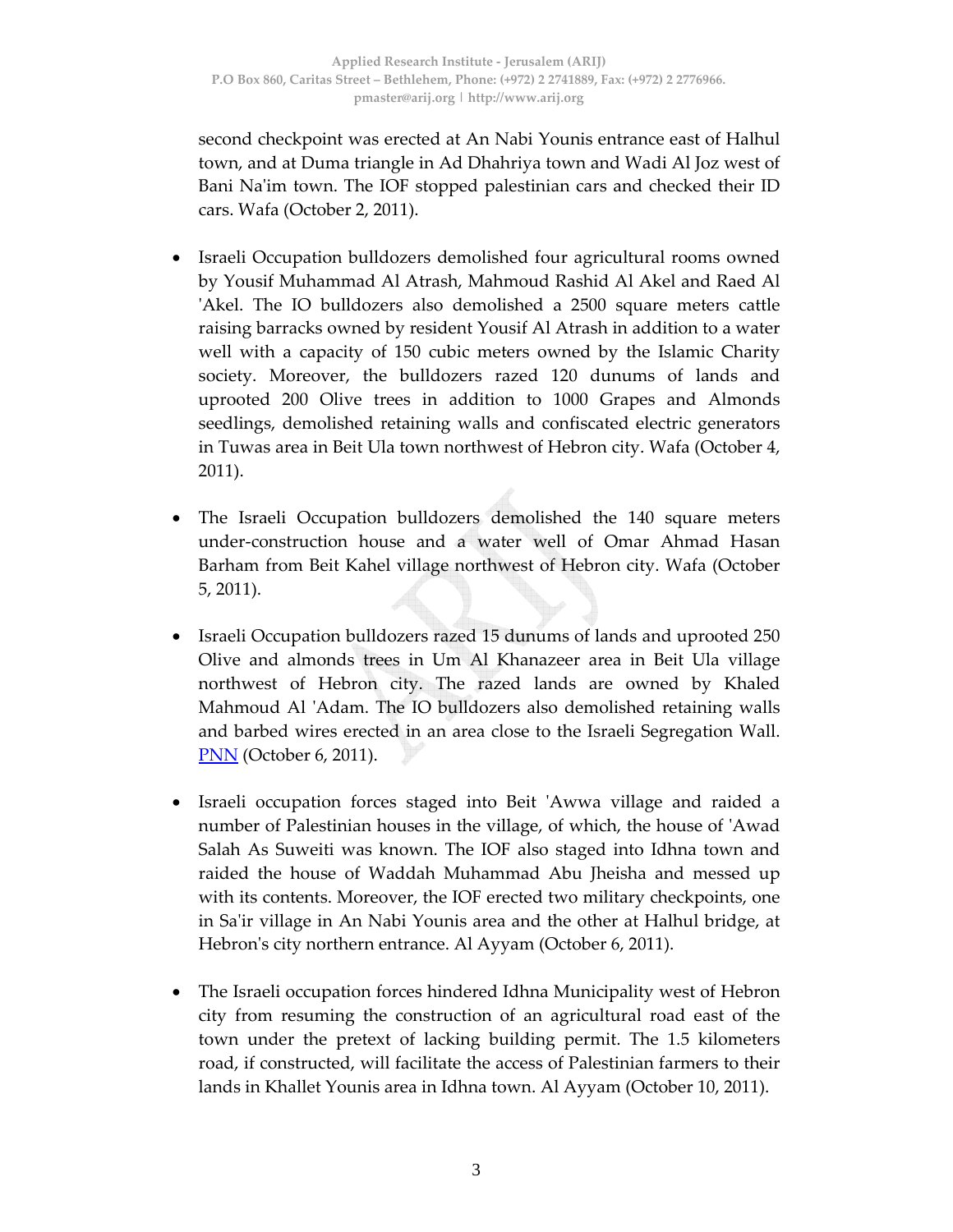- Israeli Occupation forces halted the work in reclaiming plots of Palestinian lands benefiting from the "integrated reclamation project" which is funded by the Representative Office of the Netherlands (NRO) in Khallet Suba in Idhna town. The targeted 9 dunums plots are owned by 'Arafat Musa Qawasma and Thaer Abdel Hadi Qawasma. The IOF also confiscated the digger of resident Abdel Wahab Al Ja'bari in the area. Al Ayyam (October 10, 2011).
- Israeli occupation forces hindered students and teachers of Qortuba school near the Israeli outpost, Beit Hadasa (Ad Daboya), in the old city of Hebron from entering their school for jewish holidays. Wafa (October 11, 2011).
- The Israeli Occupation forces raided the house of Ahmad Abu Hashem in Beit Ummer town north of Hebron city, forced family members to leave the house under the threat of weapons and caused damages to the properties. The IOF also raided the house of ʹAyesh Abu Hashem and caused damages to the properties. Maannews (October 11, 2011).
- Israeli settlers threw stones and empty bottles at students of Qortuba School in Hebron city while trying to access the checkpoint to attend their school. It is worth mentioning that this is the third day on row that the students of Qortuba School and their teacher are prevented from accessing the checkpoint to attend the school. Wafa (October 13, 2011).
- Israeli Occupation forces closed Beit Ummer town's entrance with cement blocks and hindered residents from the entering or exiting the town. Wafa (October 15, 2011).
- Israeli occupation forces destroyed the doors and windows of Abu Mayyala family house in Hebron Old city. Wafa (October 16, 2011).
- Israeli occupation Soldiers accompanied by bulldozers raided a stone factory in Beit Ummer north of Hebron city and confiscated ten large stone slabs to block entrances to the Hebron‐district village. IOF threatened RESIDENT Issam Abu Ayyash when he tried to intervene to prevent the closure and confiscation of the blocks. Maannews (October 16, 2011).
- Israeli occupation army raided number of Palestinian houses in As Samouʹ village south of Hebron city and Tampered with the contents of the Houses. The raided houses are owned by Isma'il Ali Hawamda, Tareq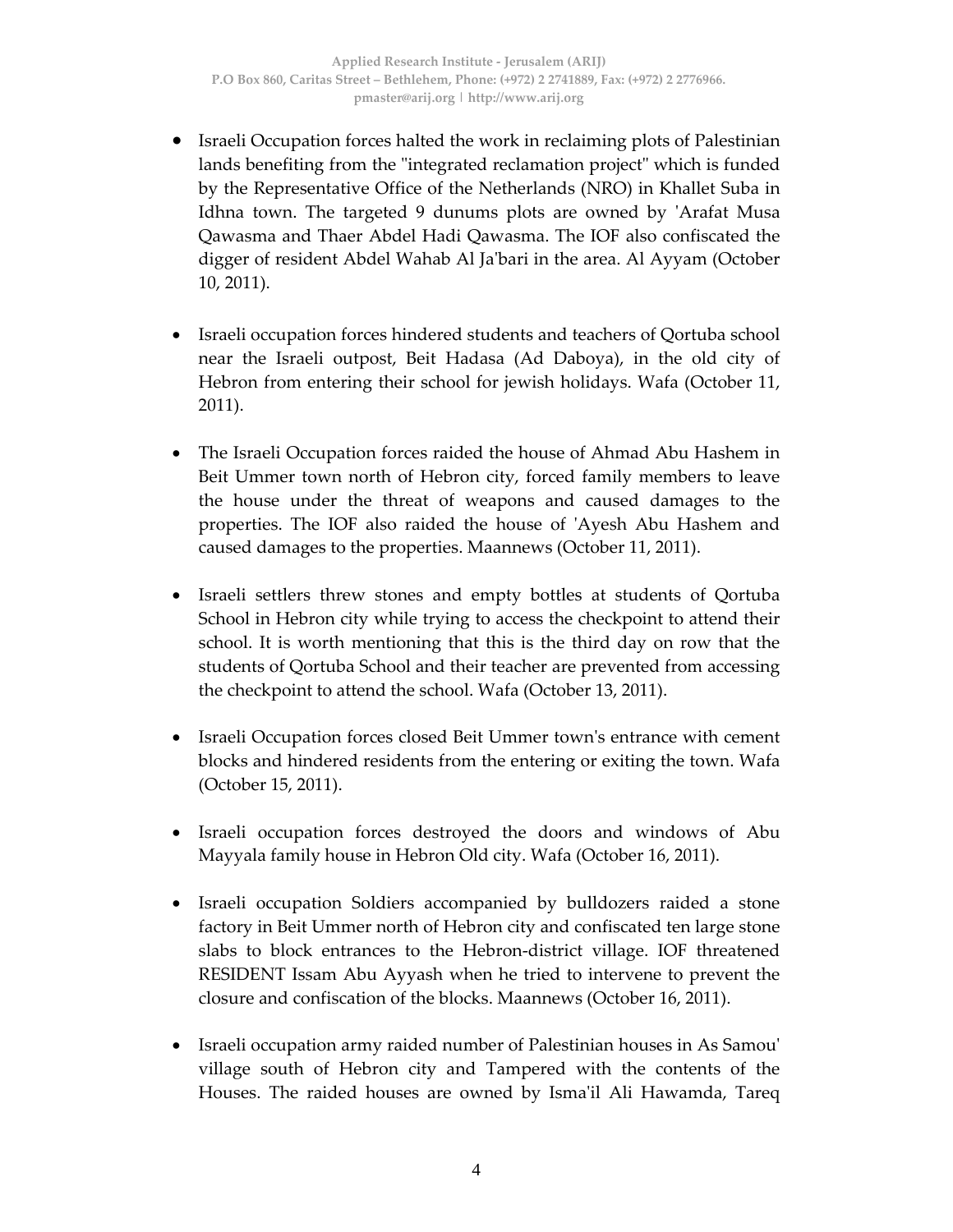Rasmi Jaber, Muhammad Al Hawamda and Majdi Al Hawamda. Al Quds (October 28, 2011).

## **Jerusalem**

- The Israeli Municipality of Jersalem postponed the demolition of Ahmad Abu Jumʹa house in At Tur area in Jerusalem and gave him one year to pursue the issuing of a building permit for his house. Al Quds (October 7, 2011).
- The Israeli regional committee for building and planning affliated to the Israeli Municipality of Jerusalem set a decision to build 300 new housing units in 11 buildings in Pisgat Zeev settlements north of Jerusalem city. Al Quds (October 8, 2011).
- The Israeli Land Administration deposited a Plan no. 14295 for public review, for the construction of 2,610 housing units in "Giv'at Hamatos" settlement East of Beit Safafa town south of Jerusalem city. This plan is the reparcellation scheme that enables the implementation of plan no. 5834A which was deposited three years ago. Al Quds (October 11, 2011).
- The court of local affairs affiliated to the Israeli Municipality of Jerusalem fined resident Isaac Ahmad Abed Badran in Al Bustan neighborhood a total of 100,000 NIS (\$ 28,000) under the pretext of building without license and gave him untill the end of the month to pursue license issue. It is worth mentioning that the house has been inahbited for more than 34 years and is now inhabited by 8 people. Al Quds (October 17, 2011).
- Resident Ahmad Abed Al Rahim Al Balbeesy was forced to demolish his house in Yaqout Al Hamawi Street in Wadi Al Joz in Jerusalem city before the hearing session of the Municipal court which is going to be held on the  $25<sup>th</sup>$  of October 2011, to avoid paying a fine of 50 thousand NIS (USD 14000). Al Bilisy house is inhabited by 15 people. Al Quds (October 23, 2011).
- The Israeli occupation forces demolished an 80 square meters house, a wall, a 500 square meters chicken pen and confiscated six beehives owned by resident Ahmad Hilwah in Anata city north of Jerusalem city. The demolition was carried out under the pretext that the structures were built without a license permit. Wafa (October 25, 2011).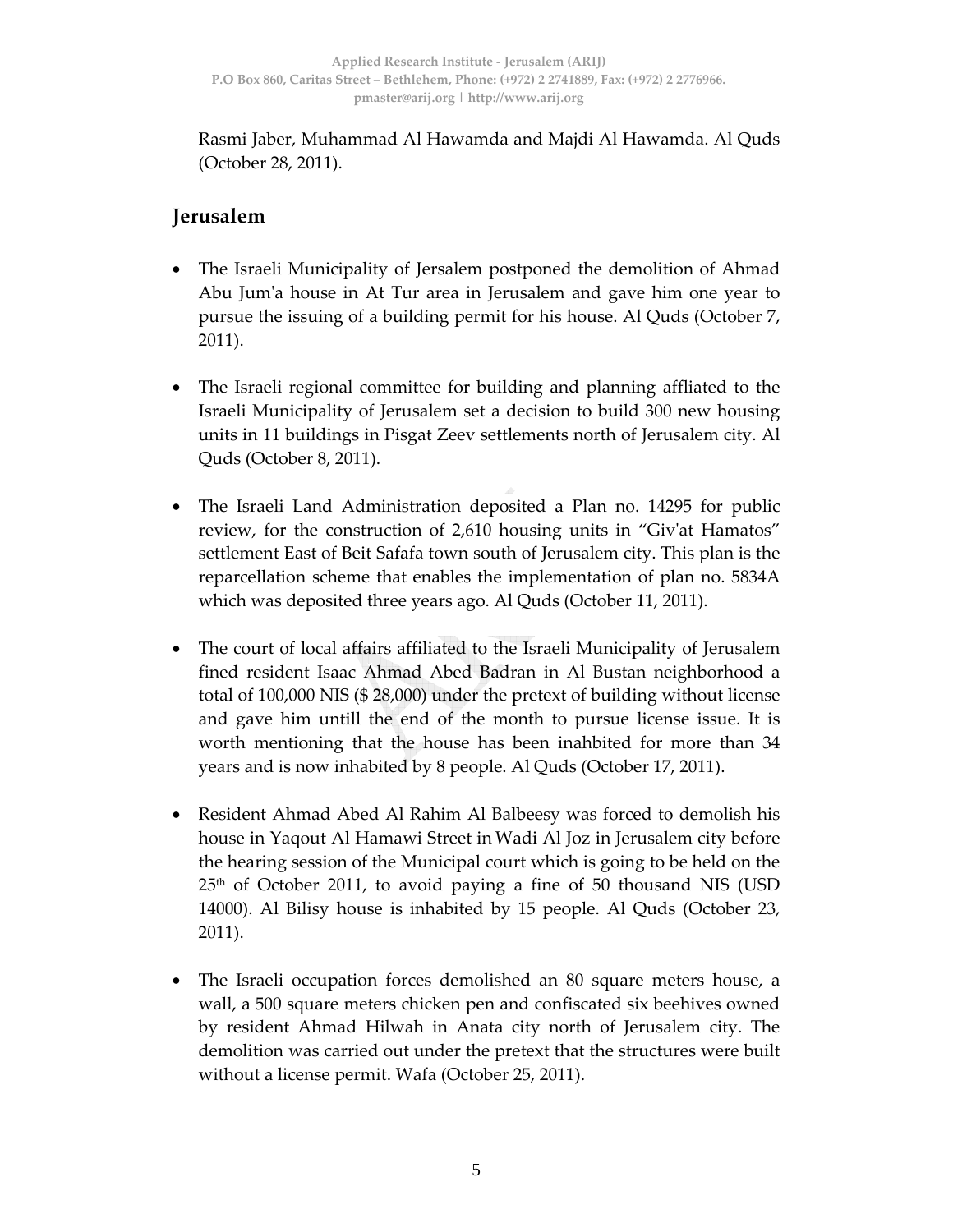- A Palestinian also demolished an extension to his house, which is under construction, in Wadi al Joz in East Jerusalem, after receiving a number of demolition orders and a fine of 50,000 NIS. OCHAOPT (October 25, 2011).
- The Israeli Occupation bulldozers demolished 3 residential tents, 4 sheep barns and a room owned by Musa Kaʹabna in Jabaʹ village in Jerusalem Governorate, displacing nine people, including five children. Al Quds (October 25, 2011).
- The Israeli Occupation bulldozers demolished a 60 square meters cafeteria shop in Hizma town north of Jerusalem city owned by resident Muhammad Al Khatib. The demolition was carried under the pretext of lacking valid building permits. Al Quds (October 26, 2011).
- The Israeli Municipality of Jerusalem threatens to demolish the bridge at the Mughrabi Gate in the old city of Jerusalem within 30 days. If the demolition is carried out, this will make room for the construction of a new bridge that would link between the Al Buraq (Western Wall) and the Al Mughrabi Gate. Wafa (October 25, 2011).
- The Israeli regional committee for building and planning at the Municipality of Jerusalem postponed the discussion of the Israeli settlement plan of Givʹat Hamatos south of Jerusalem. Al Quds (October 26, 2011).
- Israeli forces closed 3 headquarters of TWO organizations in Jerusalem city under the pretext that these organizations are run and managed by Hamas and the Popular Front for the Liberation of Palestine (PFLP). The closure was set for a month and can be renewed for one year. The first headquarter is for the Jerusalem Society for Welfare & Development in Beit Hanina and was closed under the pretext that it works to enhance the infrastructure of Hamas movement in Jerusalem. The second headquarter is run by Shu'a' women society in Shu'fat and was closed under the pretext that the organization is run the PFLP. Al Ayyam (October 26, 2011).
- The Israeli high court approved to give "El 'Ad" company the custody right to run Ir David settlement in Silwan city. Al Quds (October 27, 2011).
- Israeli settlers uprooted 20 Olive trees in Beit Safafa village south of Jerusalem city. Al Ayyam (October 28, 2011).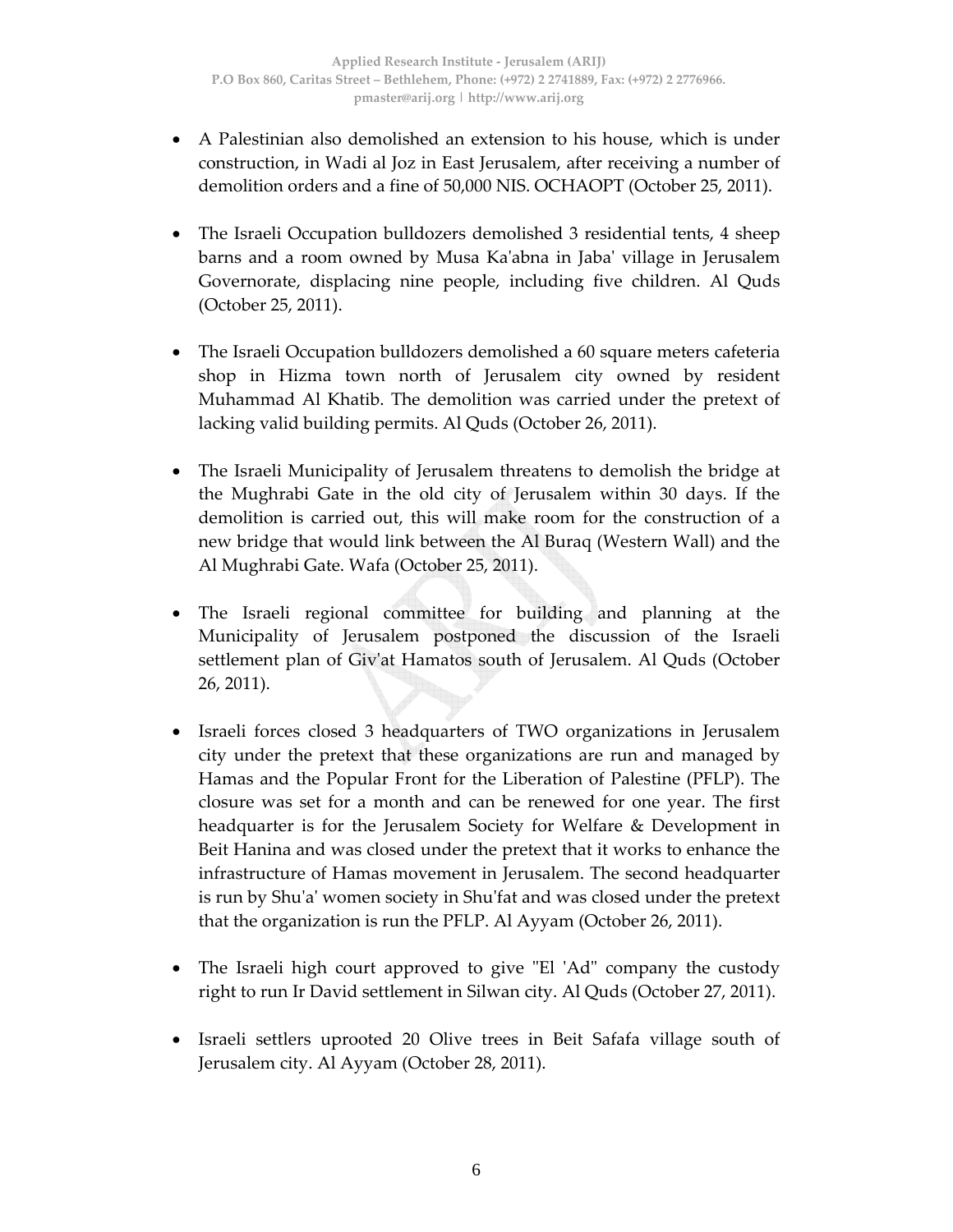- The Israeli supreme court rejected an appeal filed by resident Ghazi Zuhdi Zalloum to "evacuate his house" in Al Karmi neighborhood in the old city of Jerusalem. Al Quds (October 30, 2011).
- The "King's garden" plan in Silwan city will be presented to the regional committee for building and planning soon for ratification. The plan, if implemented, will cause the demolition of 22 Palestinian houses in Silwan city. Al Quds (October 31, 2011).
- Up to eight structures belonging to a refugee herding household were demolished in Al‐Jabal area in Jerusalem city. The structures are located on the edge of the area designated as the 'relocation site' for the 20 Bedouin communities living in the Ma'ale Adumim municipal area. The owner received the final orders on 27 October and sought legal counseling. Initial orders issued on the same structures at the end of Ramadan were not acted on by the owner. No legal protection was sought at the time as the owner did not have financial resources for this. Access to the demolition site was not possible. OCHAOPT (October 31, 2011).
- Demolition orders were delivered for two homes in Silwan, East Jerusalem, affecting 13 people (nine children). One house under construction also received a demolition order. OCHAOPT (October 31, 2011).

## **Jenin**

- Israeli Occupation forces staged into the village of Ya'bad and raided a Tobaco factory in the southern neighborhod of the village owned by Ahmad ʹAtatra. Wafa (October 2, 2011).
- Israeli Occupation forces erected a military checkpoint at Jalboun's village entrance and started checking Palestiniansʹ ID cards and Vehicles. Wafa (October 3, 2011).
- Israeli Occupation forces handed over military orders to 4 Palestinian residents in Al Jalamah village east of Jenin city to demolish their stalls under the pretext of being unlicensed. The stalls are owned by Muhammad Yahya Abu Farha, Ameer Hasan Abu Zahu, Rayeq Anis Hasan Sha'ban and GHassan Ad Disi. Wafa (October 5, 2011).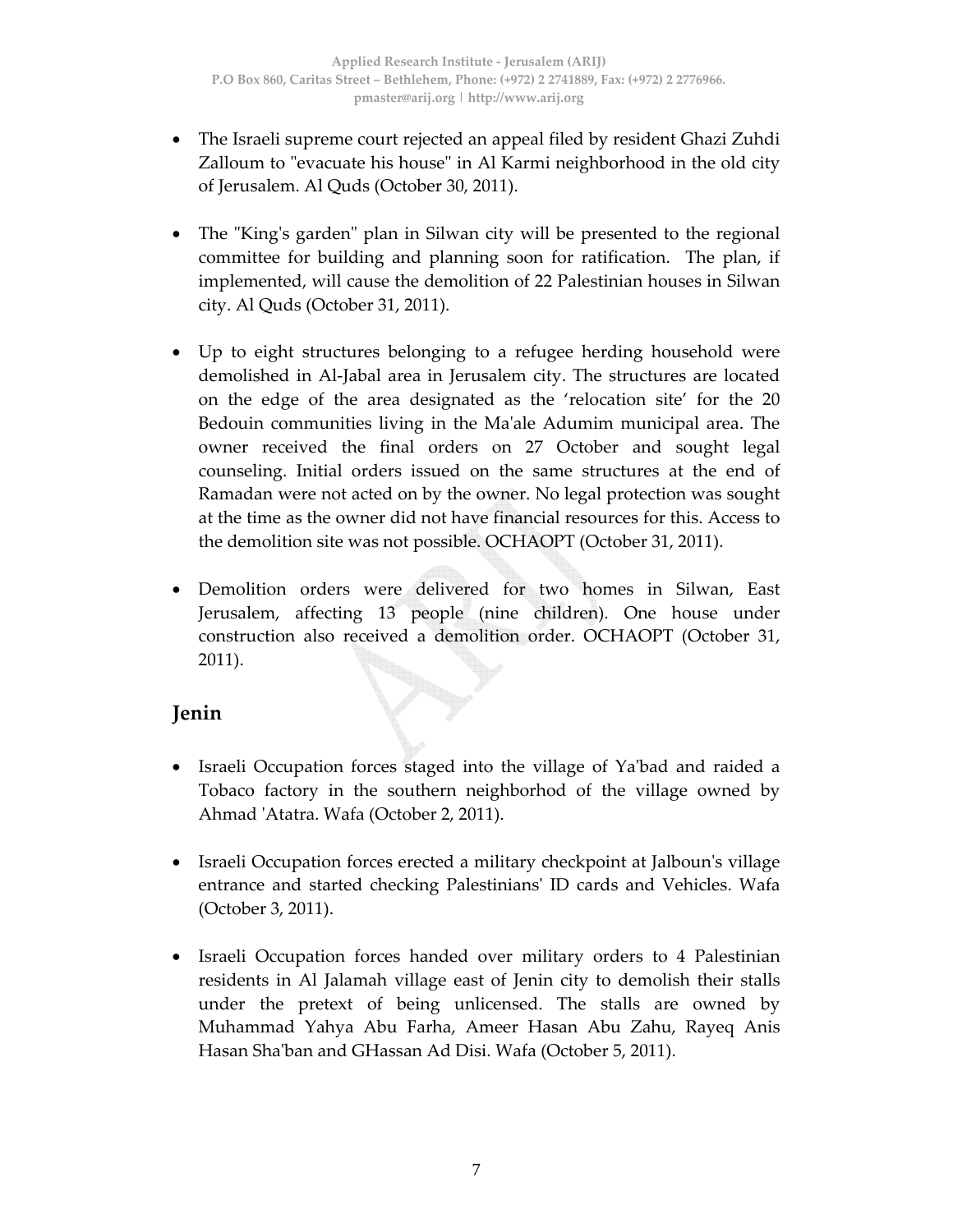- The Israeli occupation forces closed east Barta'a gate on the occasion of Yom Kippur Holiday. People of the village would be barred from entry and exit to and from the village, as stated in the military order, except in emergency & humanitarian situations through coordination with the Palestinian Civil laison. Wafa (October 7, 2011).
- Israeli occupation forces raided a number of commecial stores in Kufeiret village south of Jenin city and erected a sudden military checkpoint at Yaʹbadʹs village entrance. The attacked stores are owned by Nidham Kahel Zeid, Sadeq Najeeb Awwad and Adnan Fares Awwad. Wafa (October 11, 2011).
- The Israeli occupation forces staged into east Barta'a village and raided the industrial area and a number of commercial stores and confiscated more than 20 cars, some of which are owned by Nizar Abu Rmeila, Nassar Abu Baker and Samer Sayf Ad Din. Al Ayyam (October 18, 2011).
- The Israeli occupation forces set up a military checkpoint at Al 'Arqa's village entrance west of Jenin city, searched residentsʹ IDs and obstructed the vehicular and pedestrian movements. Al Quds (October 30, 2011).

## **Jericho**

• Three residential structures (one uninhabited) and one animal pen belonging to three Bedouin Palestinian households in Khan al‐Ahmar – Mihtawish were demolished allegedly for building without permits and using land in an area designated as a nature reserve. As a result, 29 people (21 children) lost their homes and nine people (five children) were affected. The owners received eviction orders on 3 October 2011, and final orders on 27 October 2011, but did not take any legal steps. OCHAOPT (October 31, 2011).

## **Salfit**

• Israeli occupation bulldozers affiliated to the Israeli civil administration and accompanied by 10 Israeli military jeeps demolished 10 sheep pens and four tents to Palestinian families in Kafr Ad Deik village in Salfit Govenrorate and a number of rooms (made out of cement) which were constructed by some Palestinian residents to serve them during the Olive harvest season. Al Ayyam (October 5, 2011).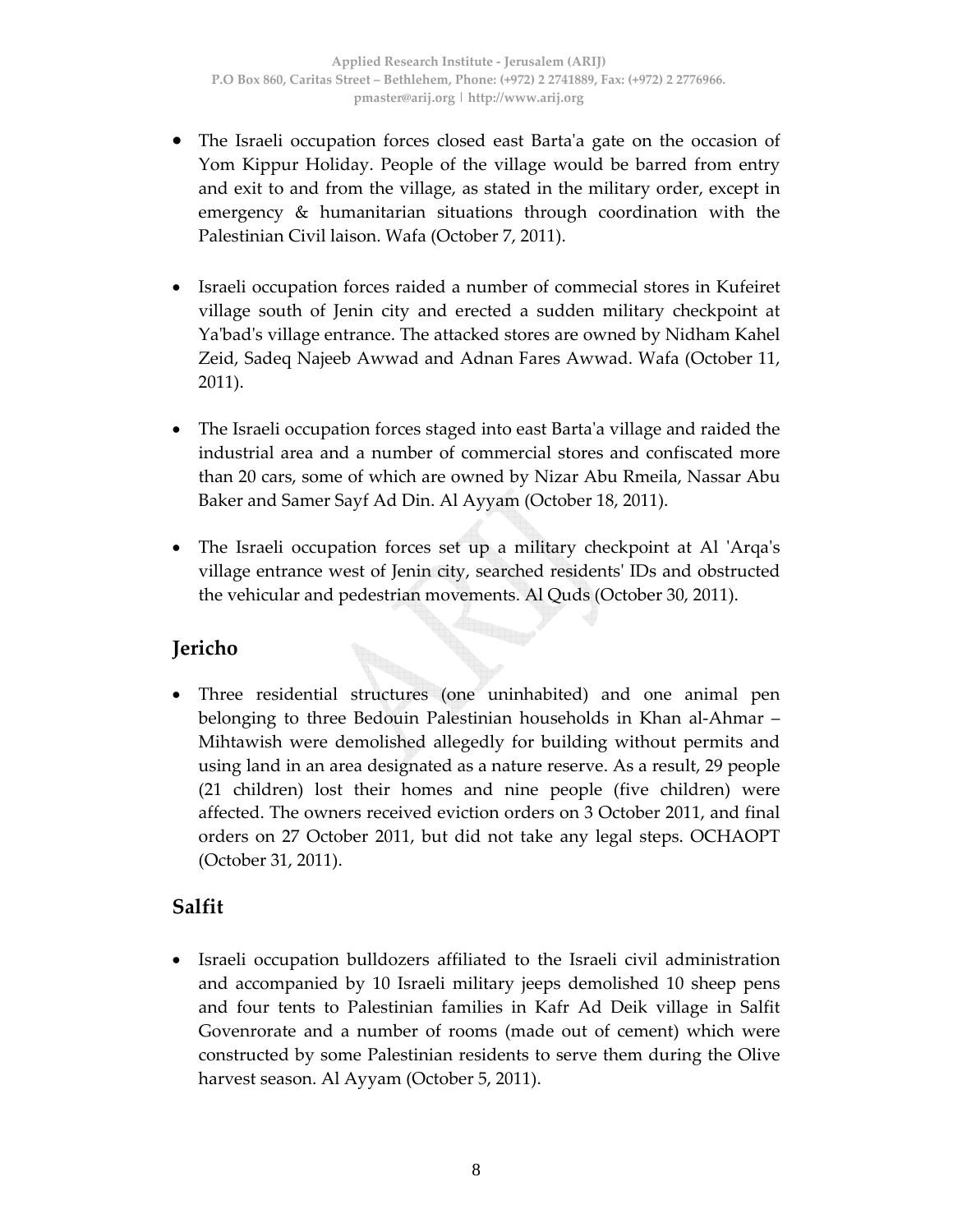- Israeli settlers of Bruchin settlement set fire into 45 Olive trees in "Jalal Ad Din" area near Ari'el settlement owned by inherits of Yousif Baker. Al Ayyam (Octber 10, 12011).
- The Israeli settlers razed 30 dunums of lands between Iskaka and Yasuf villages in Qinya area east of Salfit city and added 4 new caravans to the existing outpost south of Kfar Tappuh settlement. The razed lands are owned by hamdallah yousif Abu Hakma, Daoud Abdel Qader Abu Dhaher, Abdel Qader Ahmad bu Hakma, Ahmad Mahmoud Lami and Ahmad Awad Harb. Wafa (October 12, 2011).
- The Israeli occupation forces handed over residents of Kafr Ad Dik village, in Dhahr Soboh area, demolition notices and halted the contruction on an agricultural road used by farmers to access their lands. The notices were given to Muhammad Abdel Rahman, Zaher Taha, Najeh ʹAli Ahmad, Wajeeh ʹAli Ahmad, Saʹadat Taher Mustafa Saʹid, Basheer Taher Mustafa Sa'id, 'Abed Tawfeeq 'Ali Ahmad, Jamal Tawfeeq 'Ali Ahmad and Rateb Yousif ʹAli Ahmad. Al Ayyam (October 14, 2011).
- Israeli settlers of Bruchin settlement set fire to 860 Olive trees planted in 150 dunums of land in Al Khalayel area northwest of Bruqin village in Salfit Governorate. Lands and trees are owned by Muhammad Husein Al Khateeb, 'Othman Salama Salama and Ahmad Abdel Razeq Abdel Rahaman. Al Quds (October 14, 2011).
- The Israeli Occupation Authorities surveyed vast areas of As Sawiya village lands and put new signs on the land that is adjacent to Trans‐ samarian road (5) which connects Ari'el settlement with Ras Al 'Ein area inside the 1948 Armistice Line (Green Line). Wafa (October 16, 2011).
- Israeli settlers of Revava settlements hindered Palestinian farmer Muhammad Abdel Kareem Abu ʹAli from accessing his land in Saida area located close to Revava settlement and prevented him from harvesting his Olive trees. Also resident Farhan Ibrahim soof was expellled from his land in bir ja'far area located near the settlement and hindered him from harvest his Olive trees. In addition, resident Ayman Muhammad Zaghloul was forced to leave his land and hindered him from harvesting his Olive trees. Al Quds (October 19, 2011).
- Israeli occupation authorities have started the construction of a watchtower near the illegal settlement outpost of Nofei Nehemia. The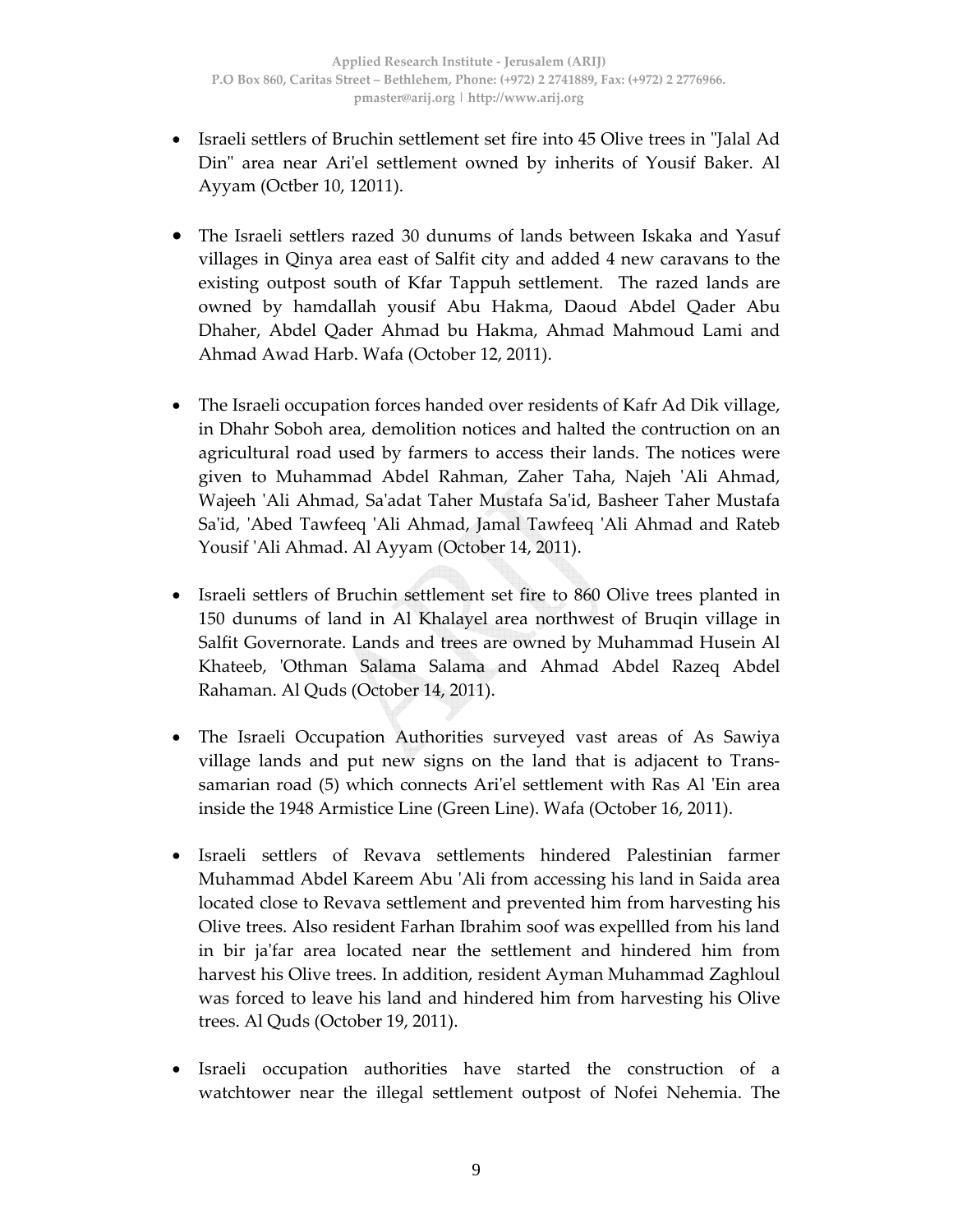watchtower is built to monitor Palestinian farmers and citizens in the village. The outpost of Nofei Nehamia is built on private Palestinian land. It is located east of the Ariel settlement, which has a population of nearly 20,000 people. Israeli occupation authorities have erected several fences and annexed private land while constructing the watchtower, which is being built around the clock. Maannews (October 23, 2011).

- Israeli Occupation forces builds an observation tower near Nofei Nehemia outposts established on lands of Iskaka village and is expanding the outposts by adding a number of new caravans. Al Ayyam (October 23, 2011).
- Israeli settlers of revava settlement hindered resident muhammad Saʹed Mir'i and his family from Qarawet Bani Hassan village from harvesting his olive trees and forced him to leave his land under the threat of weapons. Al Ayyam (October 24, 2011).
- Israeli settlers of Nofei Nehemia outpost, illegally established on lands of Iskaka village east of Salfit city attacked a number of Palestinian farmers while harvesting their olive trees and stole their products. Al Ayyam (October 20, 2011).
- The Israeli occupation army closed with earthmounts an agricultural road in Yasuf village in Salfit Governorate. Al Ayyam (October 27, 2011).

## **Ramallah**

- Israeli Settlers uprooted olive trees owned by Palestinian farmers in the villages of An Nabi Saleh and Deir Nidham. Wafa (October 1, 2011).
- Israeli settlers of Yetzhar setlement south of Nabkus city threw stones at Laila Ghannam, Governor of Ramallah and caused damages to her car. Al Ayyam (October 10, 2011).
- Israeli settlers set fire into 120 Olive trees in Ras Karkar, Beit Illu and Deir ʹAmmar west of Ramallah city. Al Quds (October 12, 2011).
- Also, settlers sprayed chemicals on around 80 olive trees in Turmus 'Ayya (Ramallah governorate), damaging them. Al Quds (October 13, 2011).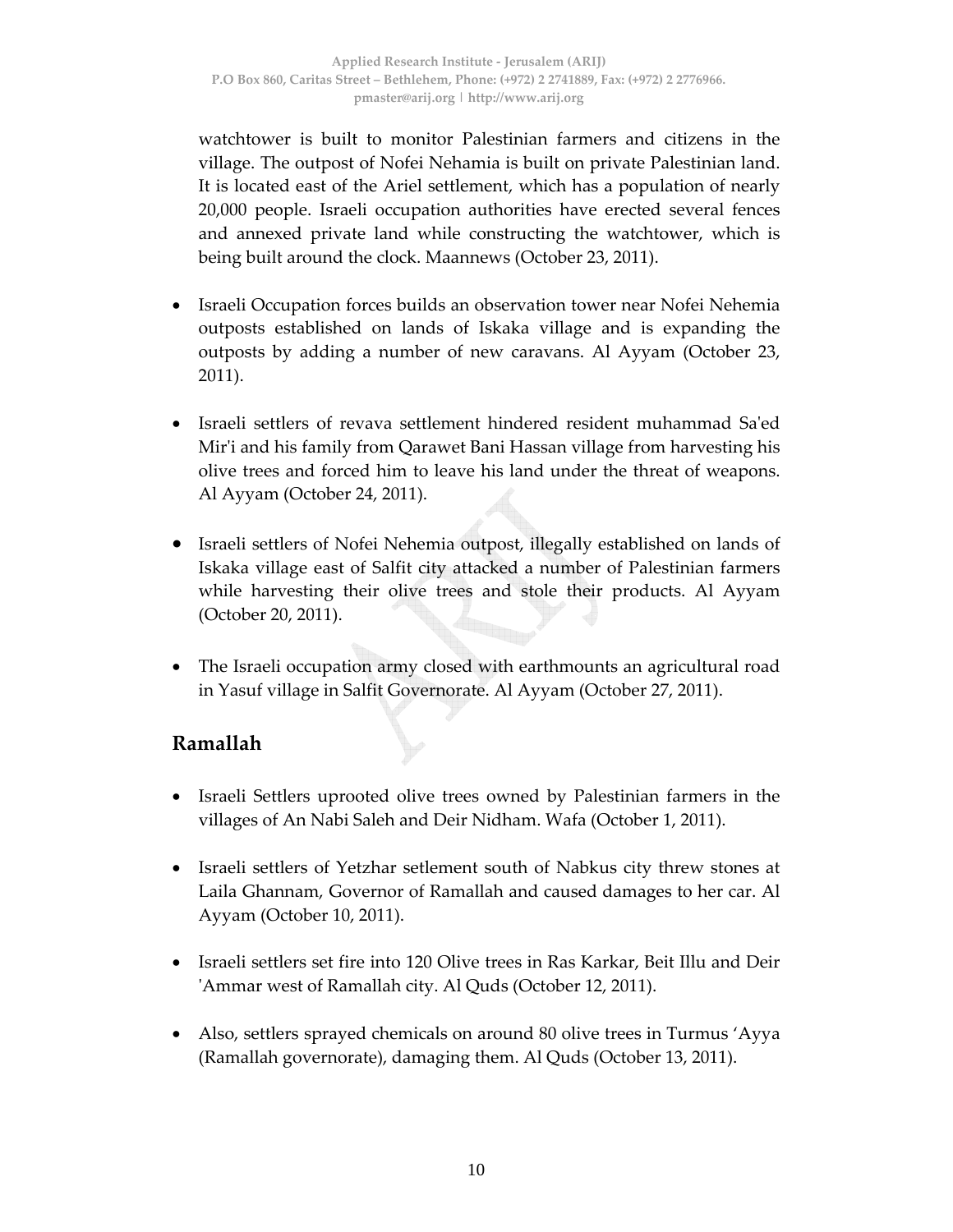- An order from Israel's Civil Administration -- Israel's military body ruling the West Bank ‐‐ told al‐Bireh municipality it will close the waste disposal site on Dec. 15 for environmental reasons. The site is the only available landfill in the central West Bank town. The Israeli civil administration order ‐‐ delivered by the Palestinian liaison in recent days ‐‐ said the landfill site was too small to continue taking in waste, and does not have a legal license, as claimed by the Israelis. Israeli authorities seized the landfill site in the early days of the second intifada and only reopened it for Palestinian use after a 2005 ruling by the Israeli Supreme Court which gave Palestinians access for a few hours each day. The landfill site is also used by Israeli settlements surrounding al‐Bireh. Maannews & Wafa (October 15, 2011).
- Israeli occupation forces closed the road connecting Betunia city with Beit Ur al Fouqa west of Ramallah city. Al Ayyam (October 21, 2011).
- In Beitillu village (Ramallah governorate), settlers set fire or cut down 85 olive trees and damaged two vehicles belonging to farmers harvesting olives. OCHAOPT (October 22, 2011).
- Isreli settlers of Dolev and Talmon settlements uprooted dozens of olive trees in Al Janiya village west of Ramallah city and placed signs that say: "The trees are now owned by Israel, do not approach". Al Ayyam (October 28, 2011).

## **Nablus**

- Israeli Occupation Forces declared Iraq Burin village near Nablus a closed Military area and placed checkpoints on the roads leading to it. The IOF also stopped Palestinian cars, carried out thourough inspection and hindered those whom ID cards are out of Iraq Burin village from entering the village. Wafa (October 1, 2011).
- Israeli settlers of Yetzhar settlement set fire into tens of dunums of Palestinian agricultural fields planted with Olive trees in Huwwara and Einabus villages south of Nablus city. Wafa (October 1, 2011).
- Israeli settlers destroyed tens of Olive trees in Madama village south of Nablus city hours after setting hundreds of Olive trees on fire in Huwwara village. Wafa (October 1, 2011).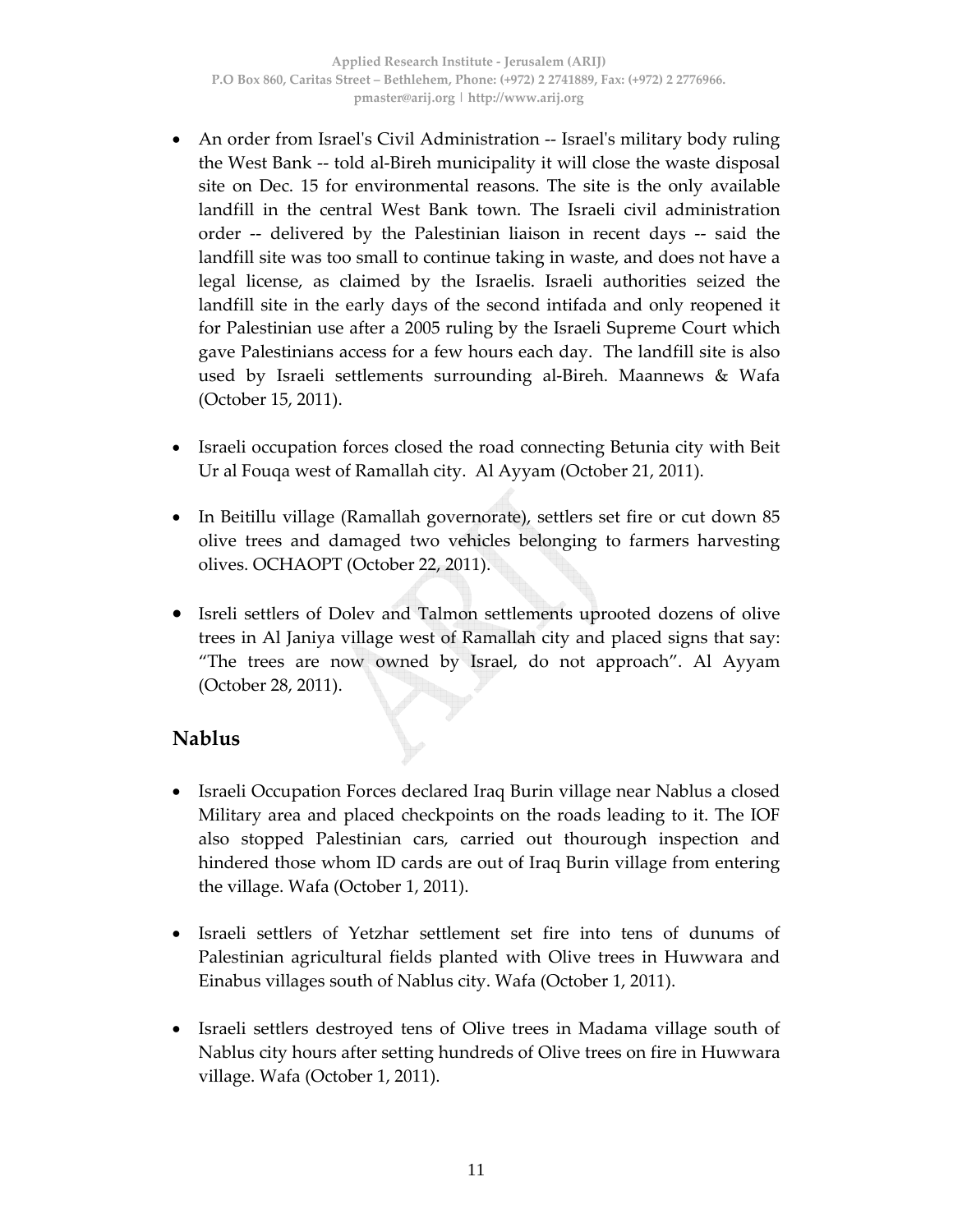- 180 olive trees were cut down in Qusra village in the northern West Bank in an attack carried out by Israeli settlers of Migdalim settlement. The attacked fields are owned by Ghassan Tawfiq Hasan, Fathallah Abu Reida and Abdel Majid Hasan. Al Quds (October 5, 2011).
- Israeli settlers of Alon Moreh settlement cut and destroyed 50 Olive trees Qattan Shihada area in Deir Al Hatab village east of Nablus city. The trees are owned by Abdel Baqi Shihada ʹAmer, Sabri Shihada ʹAmer and Mustafa Shihada ʹAmer. Al Ayyam (October 10, 2011).
- Israeli settlers of Elon Moreh settlement attacked Palestinian farmers in Azmout village in Nablus Governorate with stones while harvesting their Olive trees. Al Ayyam (October 11, 2011).
- Israeli occupation forces expelled Palestinian farmers from their lands in Iraq Burin village southwest of Nablus city while harvesting their olive trees despite having building permits from the Israeli authorities to harvest the trees. Wafa (October 15, 2011).
- Hundreds of Israeli settlers raided the Archaeological sites area in Sebastyia village north of Nablus city to celebrate Jewish Feasts. The settlers set up tents, electrical generators, water tanks and raised Israeli flags in the area. Al Quds (October 18, 2011).
- Israeli settlers from Esh Kodesh settlement outpost physically assaulted Palestinian farmers and international and Israeli activists picking olives near the outpost, injuring five of them (two Palestinians and three Israeli activists), and they set fire to 40 olive trees. The incident occurred on Palestinian-owned land located in the vicinity of Israeli settlements, during times which had been coordinated in advance by the Israeli authorities to allow farmers to access their land and harvest their olives. OCHAOPT (October 22, 2011).
- Settlers of Yetzhar settlement prevented Palestinian farmers in Huwwara from picking olives despite having approved coordination between Israeli authorities. Maannews (October 26, 2011)**.**
- Israeli settlers of Itamar and Alon Moreh settlements bombed a room and a car owned by resident Shahir Issa Hanini from Beit Furik village east of Nablus city. Al Ayyam (October 28, 2011).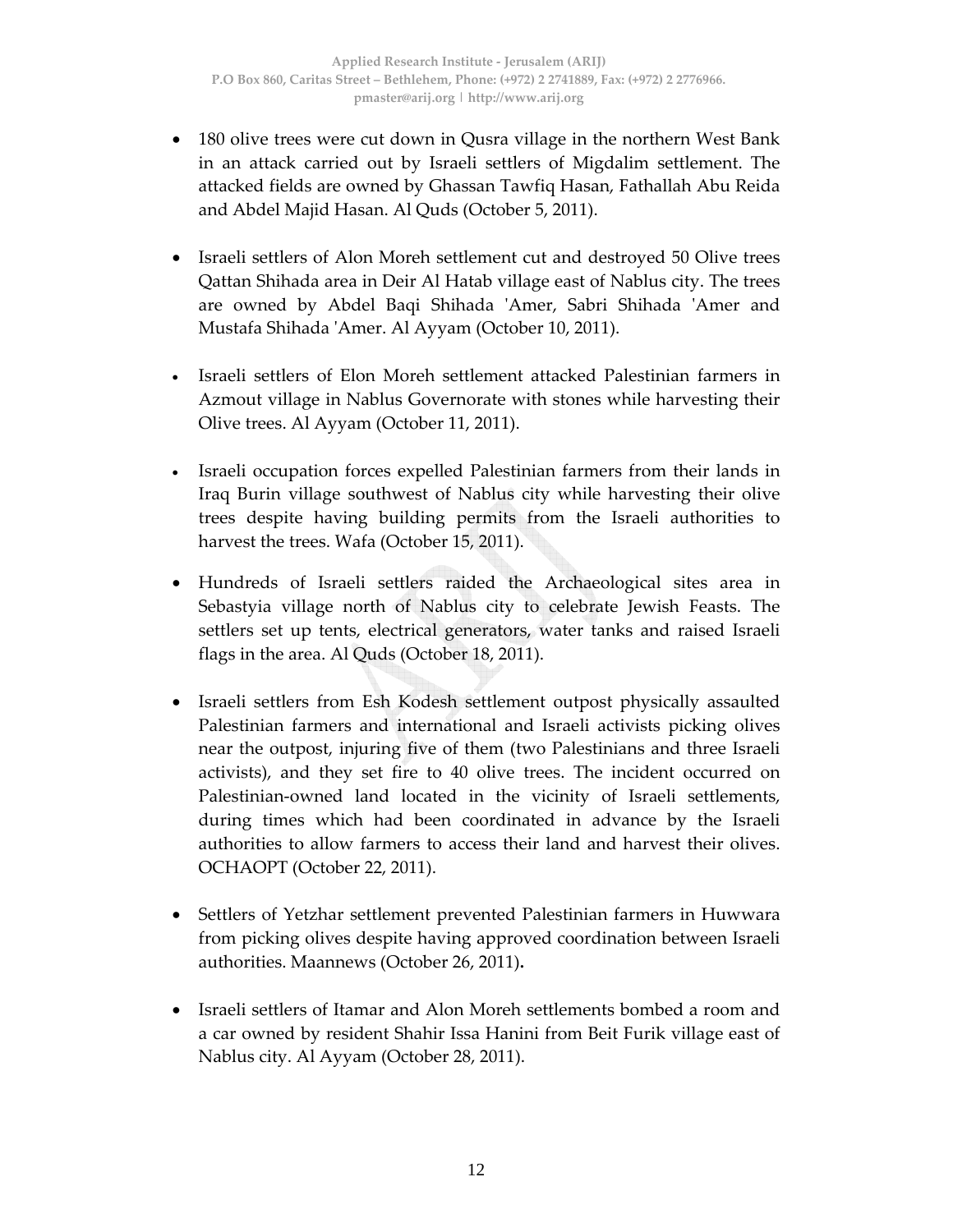- Israeli Occupation Army raided a number of Palestinian houses in Balata refugee camp east of Nablus city and tampered with the contents. Owners of the houses are: Marshood Yousif Tirawi, Mahmoud Shtewi Abu Hamdan, Basel Shtewi Abu Hamdan, Ashraf Qattawi Abu Al ʹAl and Nael Tawfeeq Qattawi. Al Ayyam (October 28, 2011).
- Dozens of Israeli settlers from Elon Moreh settlements accompanied by guard dogs blocked Palestinian farmers from Azmut village east of Nablus city from accessing olive tree groves. A family in neighboring village Beit Furik reported that settlers blew up a room in their home and firebombed their jeep. A gas tank was dragged into the living room and set on fire. Maannews (October 29, 2011).

## **Tubas**

- The Israeli occupation bulldozers demolished animal shelters and tent homes owned by Saleh Saʹad Daraghmah, ʹAli Zuhdi, and Khalil Warrad in Al Maleh Valley (Wadi Al Maleh) in the northern valleys. The IO bulldozers also demolished animal shelters and tent homes in Al Himma area owned by Ghalib Ibrahim and Mahmoud Ayyub and they boith work in the agricultural sector and cattle raising. Wafa (October 5, 2011).
- Israeli troops have demolished a mosque in the village of Khirbet Yarza in the northern Jordan Valley where local residents said troops had razed a very old mosque and its much‐larger extension, which was built last year. Israeli troops had also leveled "eight temporary structures" used for sheep" and were built without the required permits from the Israeli authorities as claimed due to their location in the area declared as "Closed Military area". Wafa (October 11, 2011).
- Israeli settlers of Rotem settlement stole three camles owned by resident Salman Kaʹabnah and took it to the settlement. Wafa (October 11, 2011).
- The Israeli occupation authorities demolished for the third time Yezra's village only mosque east of Tubas city in the northern valleys under the pretext that Mosque was built without proper licensing. Al Ayyam (Octboer 12, 2011).
- The Israel Nature and Parks Authority hindered resident Yousif Al Khdour in Jabarees hamlet in Al Maleh community in the Jordan valley from watering his sheep and threatned to confiscate his tractor if he ever comes back to the hamlet. Additionally, israeli settlers of Mechola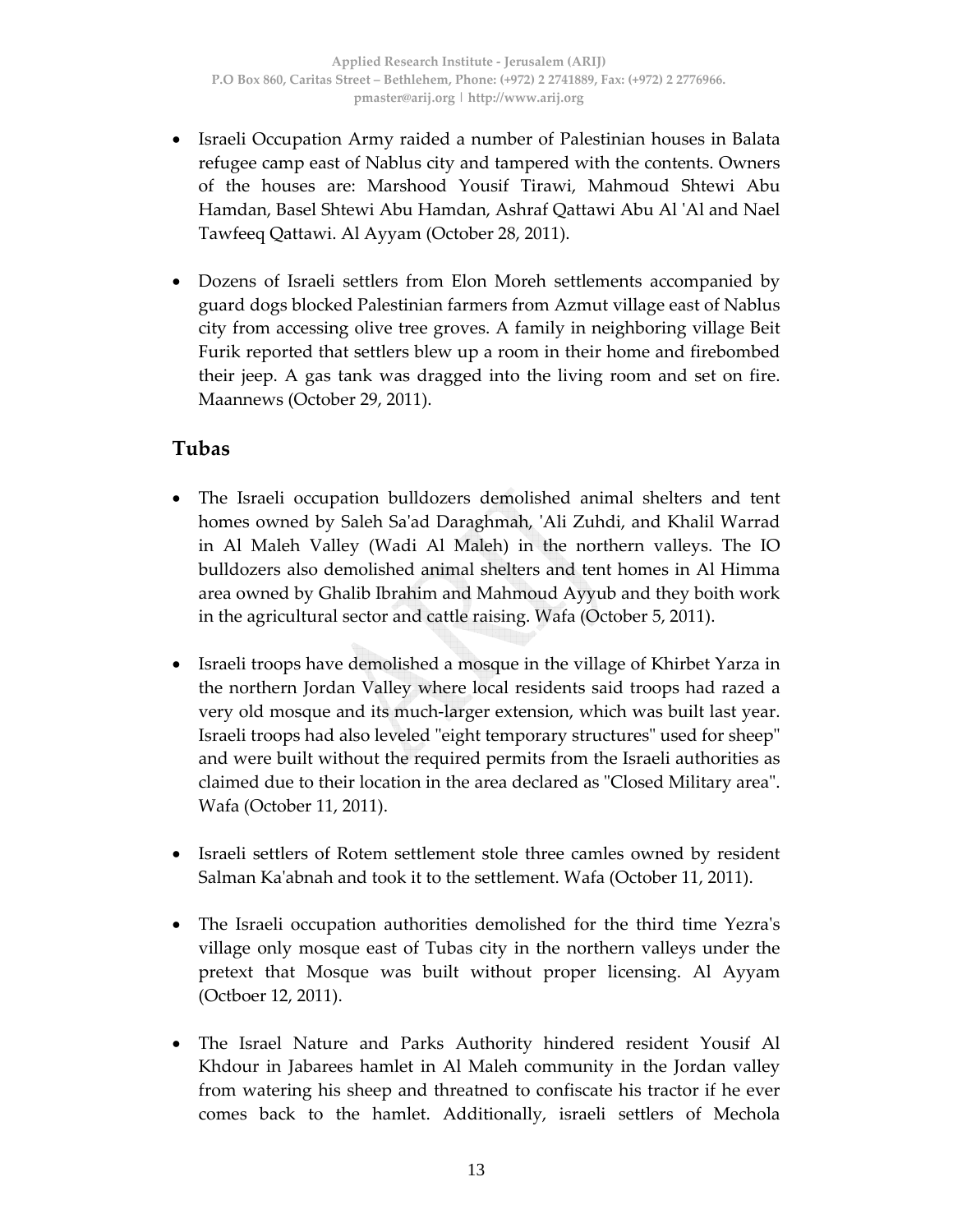settlement tried to prevent Palestinian herders from ploughing their lands in Al Himma hamlet (Kherbit Al Himma). Al Ayyam (October 30, 2011).

## **Qalqilyia**

- Israeli occupation forces raided Kafr Qaddum village near Qalqiliya city, placed checkpoints on roads leading to it and hindered Palestinian residents from traveling through the village. Maannews (October 1, 2011).
- The Israeli occupation forces erected a number of checkpoints at Azzun's village northern, eastern and western entrances in Qalqilyia Governorate which obstructed the access of farmers to their olive groves. Wafa (October 5, 2011).
- The Israeli occupation forces delivered three demolition orders to Ar Ramadin Ash Shamali beduion community in Qalqilyia Governorate. The threatened structures are two houses made out of tin and two agricultural rooms. The IOF also asked owners to remove the structures otherwise, the Israeli bulldozers will demolish the structures. Maannews (October 11, 2011).
- Israeli settlers of Kedumim settlement attacked Palestinian farmers in Jit village while harvesting their Olive trees. Wafa (October 12, 2011).

## **Tulkarem**

- The Israeli occupation forces hindred Palestinian farmers from Ar Ras, Kafr Sur, Far'oun in the southern part of Tulkarem Governorate form accessing their lands located west of the Israeli Segregation Wall to harvest their Olive trees after closing all the gates that lead to their lands. Wafa (October 19, 2011).
- Israel's occupation army has informed the Palestinian National Authority that the Enav military checkpoint in Tulkarem will be closed until Nov. 1, 2011 for maintenance. The checkpoint blocks the eastern entrance to Tulkarem. Al Ayyam (October 23, 2011).

**Gaza**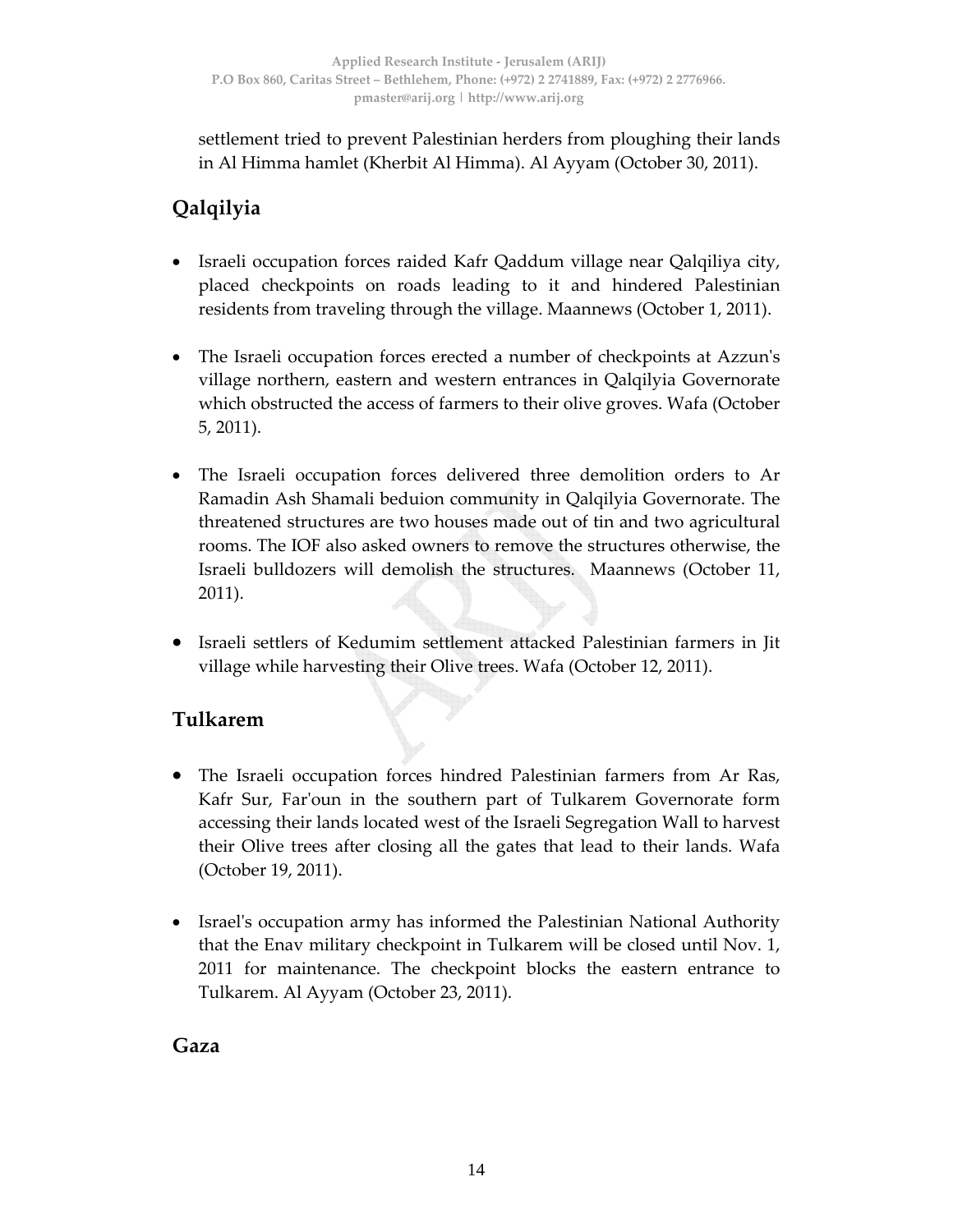• Israeli bulldozers razed agricultural lands east of Al Qarara town north of Khan Younis city in the Gaza Strip. Wafa (October 1, 2011).

## **Others**

- A mosque in the Bedouin village of Tuba Zangaria in northern Israel was set on fire overnight in a suspected 'price tag' attack as village residents clashed with police. A number of suspects entered the mosque in the Bedouin village and set fire to it, causing heavy damage to the carpets and walls. On the outside of the mosque were scrawled the words "price tag" and "revenge" in Hebrew. Maannews (October 3, 2011).
- In a report issued by the office for the coordination of Humanitarian affairs (OCHA) showed that 522 Israeli roadblocks and checkpoints obstruct Palestinian movement in the occupied West Bank, compared to 503 in July 2010. OCHA (October 5, 2011).
- The Israeli Prime Minister Benjamin Netanyahu has instructed Justice Minister Yaakov Neeman to set up a task force to explore ways to legalize houses in the settlements that were built on private Palestinian land. The instruction was issued under heavy pressure from settlers and others on the right in response to the stateʹs decision to demolish several outposts built on private Palestinian land over the next half year. Haaretz (October 11, 2011).
- The Israeli Occupation warplanes targeted Yaser Arafat airport in Rafah city south of Gaza city. Wafa (October 24, 2011).